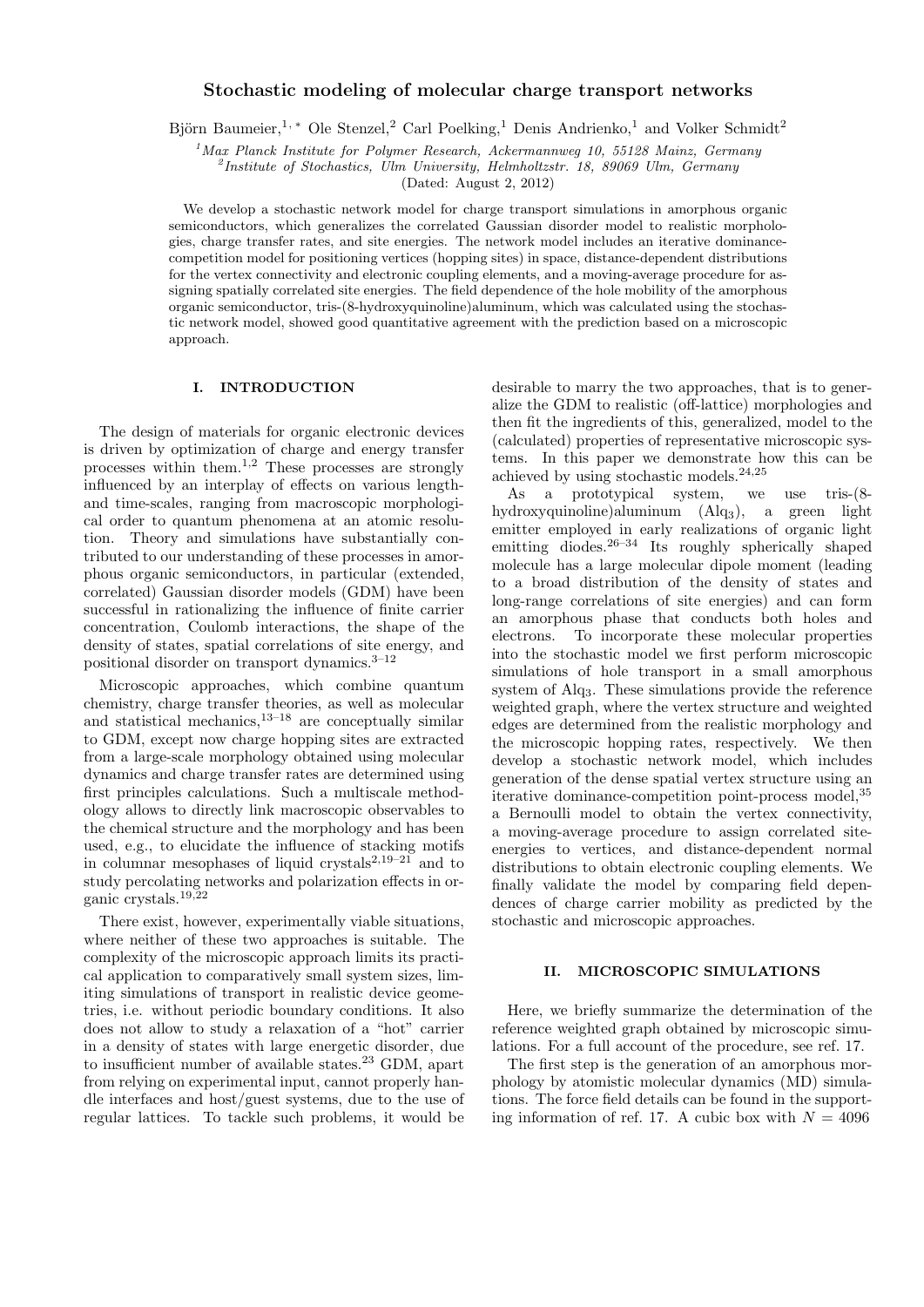Alq<sup>3</sup> molecules arranged on a cubic lattice is equilibrated above the glass transition temperature, at 700 K, in an NPT ensemble with a velocity rescaling thermostat and the Berendsen barostat. The system is then quenched to room temperature. All simulations are performed using the GROMACS package.<sup>36</sup>

The centers of masses of the molecules for a given snapshot define the hopping sites for the charge carrier or, in other words, the vertices of the directed graph. A pair of molecules is added to the list of neighbors if the distance between centers of mass of any of the three 8 hydroxyquinoline ligands is below a cutoff of 0.8 nm. For the pairs in this neighbor list, charge hopping rates are evaluated using the high temperature limit of classical charge transfer theory<sup>37</sup>

$$
\omega_{ij} = \frac{2\pi}{\hbar} \frac{J_{ij}^2}{\sqrt{4\pi\lambda_{ij}k_{\text{B}}T}} \exp\left[-\frac{(\Delta\mathcal{E}_{ij} - \lambda_{ij})^2}{4\lambda_{ij}k_{\text{B}}T}\right],\qquad(1)
$$

where  $T$  is the temperature,  $\hbar$  the reduced Planck constant, and  $k_B$  Boltzmann's constant. The pair-specific quantities are the reorganization energy,  $\lambda_{ij}$ , the electronic coupling element, or transfer integral,  $J_{ij}$ , and the driving force,  $\Delta \mathcal{E}_{ij} = \Delta \mathcal{E}_{ij}^{\text{el}} + \Delta \mathcal{E}_{ij}^{\text{ext}}$ , consisting of the difference in electrostatic site energies,  $\Delta \mathcal{E}_{ij}^{\text{el}} = \mathcal{E}_i - \mathcal{E}_j$ , and the influence of an externally applied electric field  $\vec{F}$ ,  $\Delta \mathcal{E}_{ij}^{\text{ext}} = q \vec{F}(\vec{x}_i - \vec{x}_j)$ . Here *q* and  $\vec{x}_i$  are the charge of the carrier and the position of site *i*. These ingredients can be determined using electronic structure techniques, classical simulation methods, or their combination. $14,17,38$ 

The reorganization energy was computed using density-functional theory (DFT, B3LYP functional and a 6-311 $G(d,p)$  basis set) resulting in a value of  $0.23 \text{ eV}$ which was used for all pairs of molecules. Electronic coupling elements,  $J_{ij}$ , were calculated for each molecular pair using DFT (PBE functional and a triple-*ζ* basis set) within the dimer-projection method.<sup>39,40</sup> Electrostatic contributions to the site energies  $\mathcal{E}_i$  are evaluated self-consistently based on the Thole model $^{41}$  with atomic partial charges and polarizabilities as in ref. 17.

With all the ingredients at hand, rates  $\omega_{ij}$  between pairs of molecules in the neighbor list are computed using eq. 1 for  $T = 290 \text{ K}$ . These rates define the edge weights of the reference directed graph.

### **III. STOCHASTIC NETWORK MODEL**

We interpret the rates and the directed graph of the microscopic model as a realization of a stochastic network model with spatially distributed vertices and weighted edges.

A weighted graph *G* can be described by the triple  $G = (V, E, \Omega)$ , where *V* is the set of vertices, *E* the set of edges and  $\Omega$  the set of edge weights. The set of vertices  $V = \{S_1, S_2, \ldots\}$ , where  $S_i$  is the location of the *i*th vertex in  $\mathbb{R}^3$ , describes the locations (coordinates) of the hopping sites. The set of edges

 $E = \{(S_{i_1}, S_{j_1}), (S_{i_2}, S_{j_2}), \ldots\}$  describes the line segments between two connected vertices, i.e. it indicates which hopping sites are connected. Finally, the set of weights  $\Omega = \{(\omega_{ij}, \omega_{ji}), (S_i, S_j) \in E\}$ , where  $\omega_{ij}$  is the edge weight from  $S_i$  to  $S_j$ , describes the hopping rates between hopping sites.

Note that the stochastic network model is realized in a cubic box *W* = [0*, w*1] *×* [0*, w*2] *×* [0*, w*3] *⊂*  $\mathbb{R}^3$ ,  $w_1, w_2, w_3 > 0$ , with periodic boundary conditions, whereby edges can be connected over matching faces of the box  $W$ , to match the setup of the microscopic simulation.

In the following, we develop and parametrize a stochastic model for the weighted graph *G* consisting of separate modeling components for its vertex set  $V$ , the edge set *E*, as well as the set of edge weights  $\Omega$ .

### **A. Vertex set**

When identifying an appropriate procedure to generate a set of points *V* in space with specific properties (density, correlations etc.), i.e. a suitable point-process model, some general physical features have to be considered. First, due to the fact that the points represent the centers of mass of molecules which have finite extent, they need to have a minimum separation between them. Second, neighbor separations fluctuate, e.g. due to intercalations. Finally, systems in glassy states have a high number density  $\rho = N_{\text{mol}}/w$ , where  $N_{\text{mol}}$  is the number of molecules in volume  $w = |W| = w_1w_2w_3$ . Therefore, the goal is to develop a point-process model which provides both large minimum separations and high number densities.

To achieve this, we extend the existing dominancecompetition point-process model,  $35$  that relies on the thinning of a Poisson process, depicted in fig. 1(a). In a first step, points are generated according to a homogeneous Poisson process, that is, a number of points  $N \sim$  $Poi(\rho w)$  are independently and uniformly distributed in the box  $W<sup>42</sup>$  Such a process is completely random in space since points do not interact and can therefore have very short distances. To account for the finite spatial extent of the molecules, interactions are introduced by independently assigning a random radius  $R_n$  defining a spherical volume  $B(S_n, R_n)$  to each point  $S_n$ , following a distribution that takes the desired nearest-neighbor distribution into account (panel (2) of fig. 1). Then, the point  $S_n$  is removed if it is contained in the volume of another point  $S_i$  and the volume of that point  $B(S_i, R_i)$  is larger than  $B(S_n, R_n)$ . Such points are marked red in fig. 1(3). The set of remaining points (see panel (4) of fig. 1) is called a dominance-competition process. In a dominancecompetition process, every point  $S_n$  with radius  $R_n$  has a distance to its nearest neighboring point greater or equal than  $R_n$ . Thus, in a dominance-competition process, the distances between points can be nicely controlled. However, the maximum point intensity (i.e. average number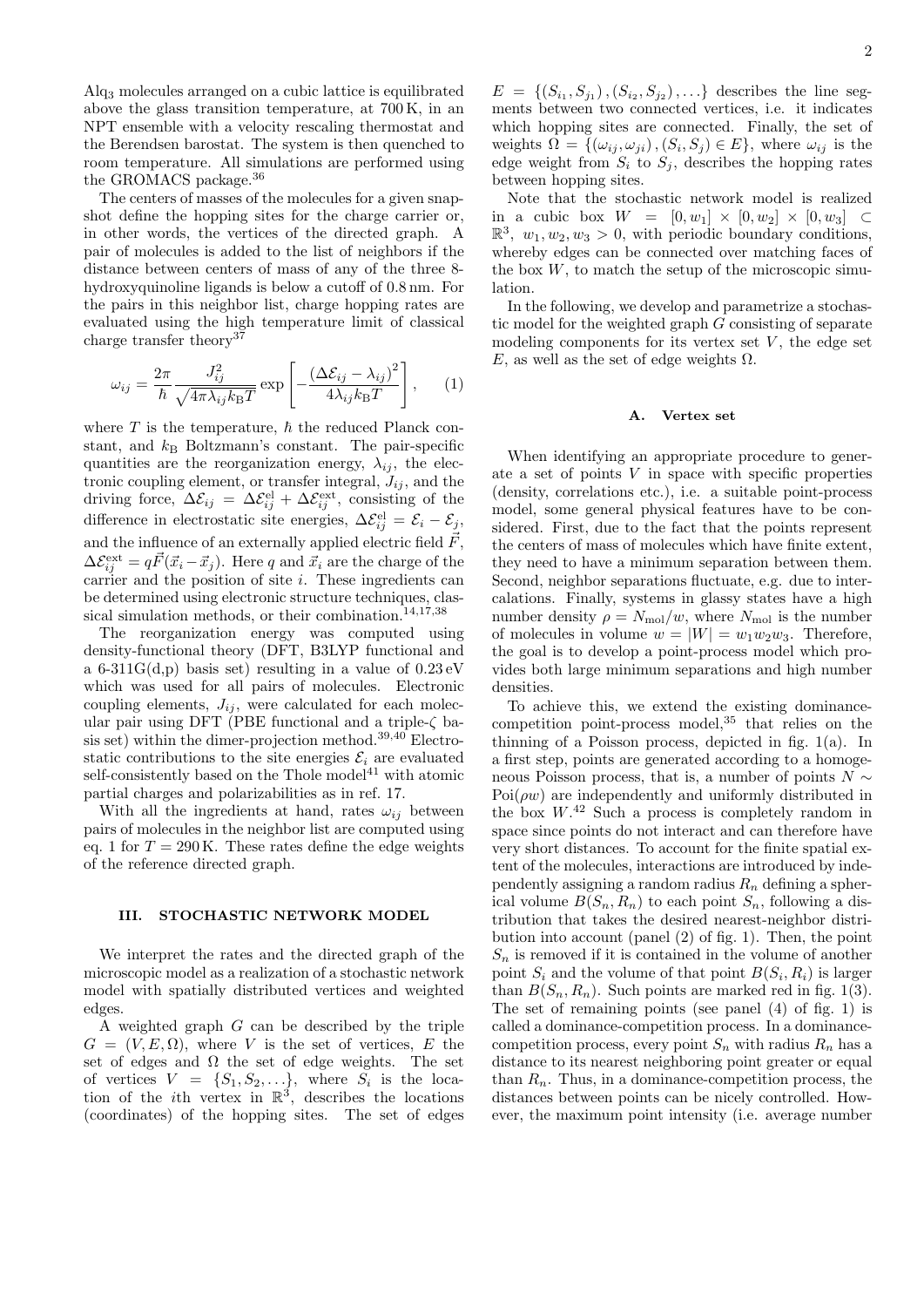

FIG. 1: Schematic representation of the iterative dominance-competition model: (a) Thinning of homogeneous Poisson process according to the dominance-competition model. (b) Iterative addition of points in the complementary phase to achieve desired point density.



FIG. 2: Characteristic distribution functions of the microscopic and stochastic point-process model: (a) nearest neighbor distance distribution function; (b) pair correlation function; (c) spherical contact distribution function.

of points per volume unit) of this dominance-competition model is  $\text{limited}^{43}$  and eventually lower than in the microscopic model, where  $\rho = 1.65 \text{ nm}^{-3}$ . The main issue is that the dominance-competition model is based on a thinning of a Poisson process, which has no interaction of points. Thus, the dominance-competition model cannot reproduce the short-range order observed for the vertices generated by the microscopic model.

To remedy this situation, we propose an *iterative* pointprocess model. Starting from the dominance-competition point pattern, fig. 1(4), a second independent realization of a dominance-competition process is generated in the empty space, as indicated by the blue circles in panel (5) of fig. 1. Points whose volumes contain points of previous realizations (see red circles in fig. 1(6)), are deleted (panel (7) of fig. 1). By this, it is guaranteed that for each accepted point  $S_n$ , the distance to the nearest neighbor is always larger than  $R_n$ . These steps are repeated  $k$  times until a point pattern with the desired intensity is reached. In practice, the densities of the first  $k-1$  iterations are chosen as large as possible and the density of the *k*-th iteration is chosen such that the microscopic reference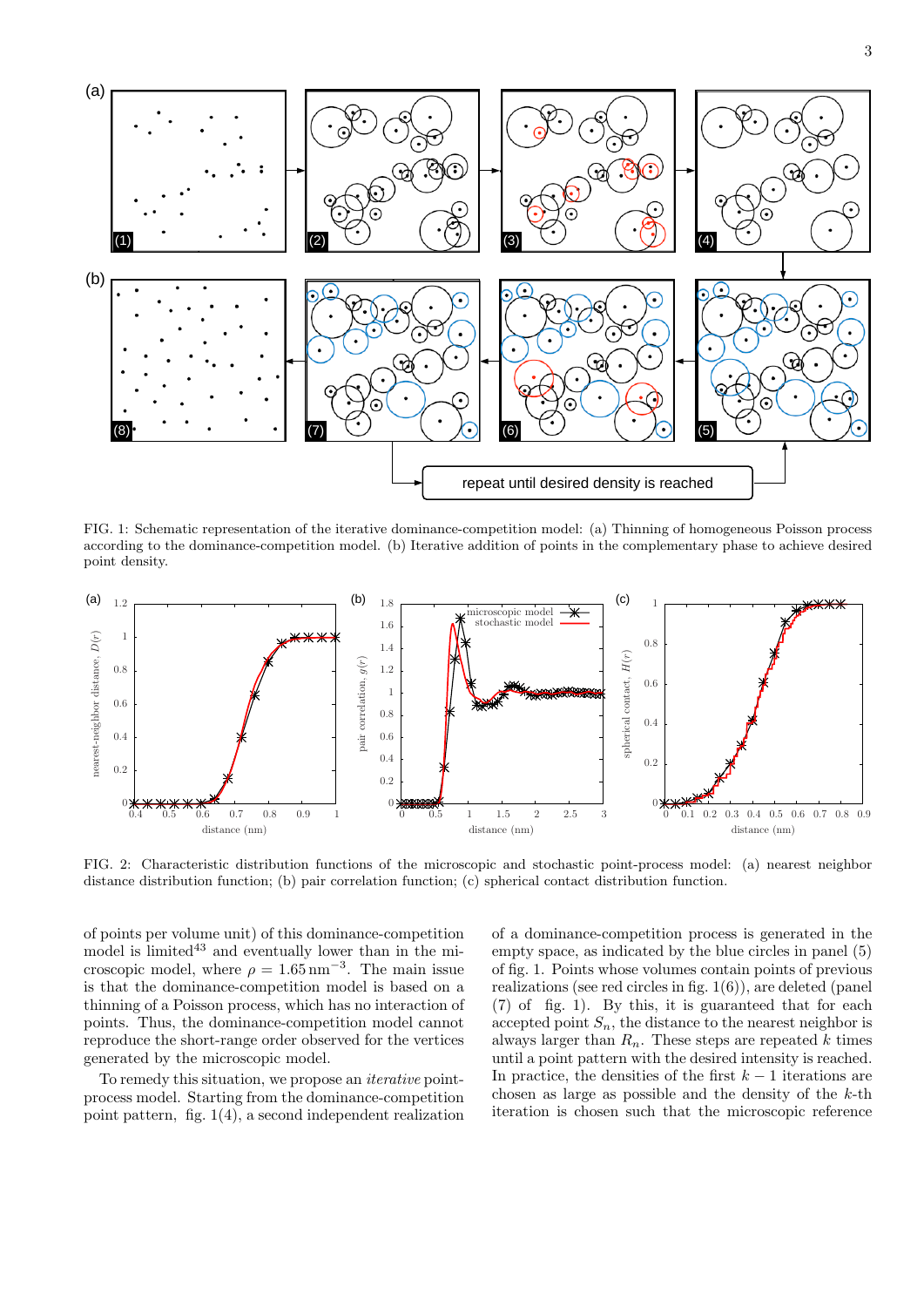

FIG. 3: Correlation function for the site energies estimated from microscopic model and the fitted stochastic model.

density *ρ* is reached.

The nearest-neighbor-distance distribution function,  $D(r)$ , defined as the probability of a randomly chosen point to have its nearest neighboring point within a distance of  $r > 0$ ,<sup>35</sup> is shown in fig. 2(a). In the microscopic model, the hopping sites have a minimum separation of  $r_h = 0.545$  nm, hence  $D(r) = 0$  for  $r \leq r_h$ . The pointpattern of hopping sites is also rather regular since the nearest neighbor distances vary only in a small range of  $0.545 \leq r \leq 0.88$  nm. Therefore, the random radii  $R_n$ , which control the distances between points, are simulated according to  $R_n = r_h + X_n$ , where  $X_1, X_2, \ldots$  are independent and identically Γ-distributed random variables with mean  $0.08 \text{ nm}$  and variance  $0.002 \text{ nm}^2$ . After  $k = 7$ iterations the density  $\rho = 1.65 \text{ nm}^{-3}$  of the microscopic data is reached.

For validation of the model, structural characteristics of the point pattern are compared to those of the microscopic model. Among these are the nearest-neighbordistance distribution function (fig.  $2(a)$ ), the pair correlation function  $q(r)$  (fig. 2(b)), and the distribution function of spherical contact distances  $H(r)$ , that is the probability that the distance from a randomly chosen point in space to the nearest point of the point pattern is smaller than  $r$  (fig. 2(c)). For all distributions there is a reasonable agreement between the microscopic and stochastic models.

#### **B. Site energies**

We now develop a model for the site energies  $\mathcal{E}_n$ . Statistically, they follow a normal distribution with mean *m* and variance  $\sigma^2$ , i.e.  $\mathcal{E}_n \sim \mathcal{N}(m, \sigma^2)$ . Since  $\mathcal{E}_n$  are due to long-range electrostatic interactions of a localized charge with the local electric field of the surrounding neutral molecules, they are correlated in space.

To introduce spatial correlations, we propose a moving-

4

average procedure.<sup>44</sup> This procedure relies on invariance properties of the normal distribution with respect to convolution, i.e.,  $\sum_{i=1}^{\ell} X_i \sim \mathcal{N}(\sum_{i=1}^{\ell} m_i, \sum_{i=1}^{\ell} \sigma_i^2)$ where  $X_i \sim \mathcal{N}(m_i, \overline{\sigma_i^2})$  are independent random variables. Let  $M_n^{(a)}, M_n^{(b)}, M_n^{(c)} \sim \mathcal{N}(0, \sigma^2)$  be three sequences of independent and identically distributed random variables. Every vertex  $S_n$  is assigned the 4*−*tuple  $(S_n, M_n^{(a)}, M_n^{(b)}, M_n^{(c)})$ , to which we want to allocate a random site energy  $\mathcal{E}_n$ . If  $S_n^{(1)}, S_n^{(2)}, \ldots, S_n^{(\ell)}$  are its  $\ell$ nearest neighbors (including the point  $S_n$  itself), with corresponding random variables  $M_n^{(b),(i)}, M_n^{(c),(i)}, i =$ 1*, . . . , ℓ*, the site energy is evaluated as

$$
\mathcal{E}_n = \sqrt{\omega_a} M_n^{(a)} + \sqrt{\frac{\omega_b}{\ell_b}} \sum_{i=1}^{\ell_b} M_n^{(b),(i)}
$$

$$
+ \sqrt{\frac{1 - \omega_a - \omega_b}{\ell_c}} \sum_{i=1}^{\ell_c} M_n^{(c),(i)} + m,
$$

where  $\omega_a, \omega_b \geq 0$  ( $\omega_a + \omega_b \leq 1$ ) are weights for the individual components and  $\ell_b, \ell_c > 0$  some integers. The idea is to develop the energy-landscape as superposition of three independent energy-landscapes with different properties. The first component,  $M_n^{(a)}$ , is independent, i.e., it represents a rough energy-landscape. Its weight *ω<sup>a</sup>* controls the magnitude of the maximum spatial correlation.

The next two components,  $\sum_{i=1}^{\ell_b} M_n^{(b),(i)}$  and  $\sum_{i=1}^{\ell_c} M_n^{(c),(i)}$ , are strongly correlated to that of the neighboring vertices, whereas the number of nearest neighbors  $\ell_b$  and  $\ell_c$  controls their range of spatial distribution. The correlation function of site energies, see Figure 3, exhibits a strong decrease for small distances as well as small correlations for long distances. To include both characteristics, we chose  $\ell_b < \ell_c$ , such that  $\sum_{i=1}^{\ell_b} M_n^{(b),(i)}$  describes the strong decrease for small distances and  $\sum_{i=1}^{\ell_c} M_n^{(c),(i)}$  the long-distance correlations. The parameters  $\omega_a, \omega_b, \ell_b, \ell_c$  are estimated by minimizing the discrepancy between microscopic and stochastic-model correlation functions,  $\kappa(r)$ .

For Alq3, the site-energy distribution of the microscopic model is characterized by a mean of  $m = -0.76$  eV and variance of  $\sigma^2 = 0.036 \,\mathrm{eV}^2$ . Due to the high molecular dipole moment of a single molecule of *∼*4 Debye, the energy correlation function for the microscopic model, shown in fig. 3, has a long-range tail. The correlation function of the stochastic network model for  $\omega_a$  $0.2, \omega_b = 0.4, \ell_b = 9$  and  $\ell_c = 280$  reproduces these correlations.

#### **C. Graph edges**

The random edge set  $E = \{(S_{i_1}, S_{j_1}), (S_{i_2}, S_{j_2}), \ldots\}$ describes those pairs of vertices which are connected. Since charge transfer can only occur between the neighboring molecules, an edge set (neighbor list) of the micro-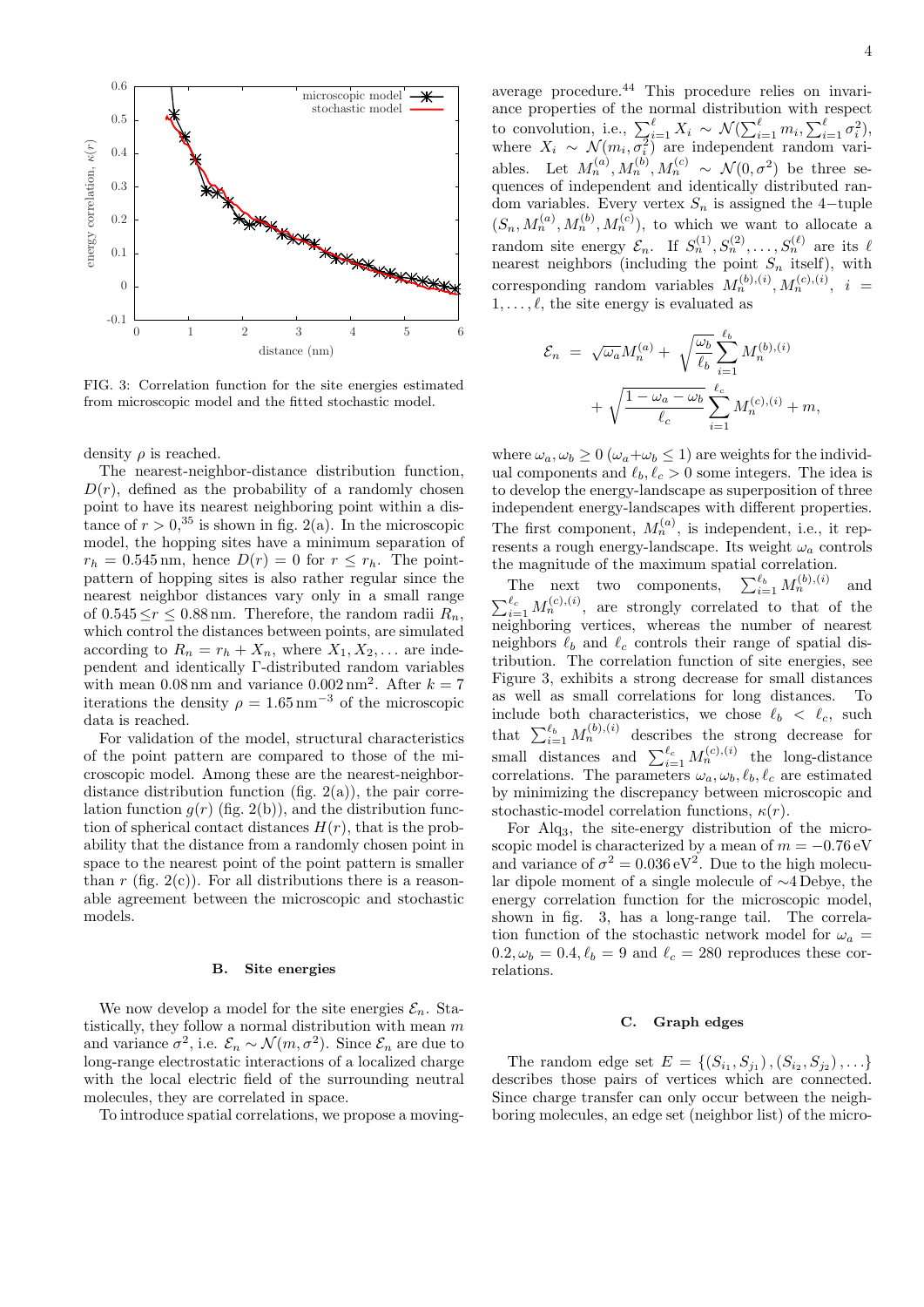

FIG. 4: (a) Distance-dependent probability of two hopping sites being connected. Histograms of (b) coordination number and (c) edge lengths. The mean (variance) of the coordination number is 11.43 (2.03) in the microscopic model compared to 11.37  $(3.18)$  in the stochastic model. For the edge lengths, we obtain  $0.99 \text{ nm } (0.03 \text{ nm}^2)$  and  $0.97 \text{ nm } (0.03 \text{ nm}^2)$ , respectively.

scopic model is based on a cutoff distance between subunits of individual molecules (ligands of Alq3). Contrary, the stochastic model operates on the molecular centers of mass (set of vertices). Thus, the procedure for the edge set generation can only rely on the information about this set.

In the microscopic model, the probability of two hopping sites being connected, *f*(*r*), is unity for distances up to 1 nm and then decreases practically linearly until it is zero (see fig. 4(a)). In the range  $0.99 \text{ nm} < r < 1.39 \text{ nm}$ , a fit of the linear function yields  $f(r) = -2.553r + 3.509$ (where  $r$  is in nm) and two vertices of the stochastic model with separation *r* are added to the set of edges with a probability  $f(r)$ .

This connectivity model is validated by analyzing the distribution of coordination numbers (the number of edges emanating from a vertex) and edge lengths. These distributions, shown in fig. 4(b) and (c), are in a good agreement between the graphs generated by the microscopic and stochastic models.

#### **D. Transfer integrals**

The final component of the stochastic network model is the squared transfer integral  $J_{ij}^2$ . Microscopically,  $J_{ij}$  is determined from the electron densities of the involved molecules and their interactions on a quantummechanical level. As such, transfer integrals depend sensitively on the molecular electronic structure and on mutual positions and orientations of the molecules.

For Alq<sub>3</sub>, analysis of the microscopic  $J_{ij}^2$  shows that, for a fixed distance *r* between hoping sites,  $\log_{10} (J_{ij}^2/eV^2)$ is normally distributed according to  $\mathcal{N}(m(r), \sigma^2(r))$ . We therefore compute the distance-dependent mean value and the variance of  $\log_{10} (J_{ij}^2/eV^2)$ , which is shown in fig. 5(a) and (b). The mean decreases linearly with distance, which is expected from the exponentially decaying overlap of the involved electron densities. We fit two linear curves  $m(r) = -4.272r - 1.594$  and  $σ<sup>2</sup>(r) =$  $7.819r - 2.027$  to the data (*r* in nm, *m* in eV and  $\sigma^2$  in  $eV^2$ ), which are also shown in fig. 5. In the stochastic model, an edge  $(S_i, S_j)$  is assigned a squared transfer integral  $J_{ij}^2 = \exp(X_{ij}) eV^2$ , where  $X_{ij} \sim \mathcal{N}(m(r), \sigma^2(r))$ .

# **IV. MODEL VALIDATION**

To begin with, we compare the rate distributions predicted by the stochastic model and the reference microscopic model. In both cases the external field is set to zero, i.e.  $F = 0$ , where  $F = |\overrightarrow{F}|$ . Figure 5(c) shows that both distributions are in excellent agreement with each other.

To further validate the model, we evaluate charge mobility,  $\mu$ , defined as the ratio of charge velocity  $v$  over  $F$ , i.e.,  $\mu = v/F$ . The charge velocity is determined using the kinetic Monte Carlo (KMC) algorithm by dividing the charge displacement vector along the field direction (accounting for periodic boundary conditions) by the total simulation time. To improve the statistics, the value of mobility is averaged over six different directions of the external field and several KMC trajectories starting from different injection points.

We first ignore the site-energy disorder, i.e., we put  $\Delta \mathcal{E}_{ij} = 0$  in the expression for the rates in eq. 1. The mobilities vs field (KMC simulation time 10*−*<sup>5</sup> s, averaged over six field directions and five injection points) are shown in fig. 6a for both microscopic and stochastic model. One can see that the absolute values and a slight decrease with the increasing field strength (inverted regime) are similar for both models.

Taking the energetic disorder into account reduces the value of mobility (fig. 6b, KMC simulation time 0*.*1 s, same averages as before) by five orders of magnitude and is due to large disorder in site energies. Here the agree-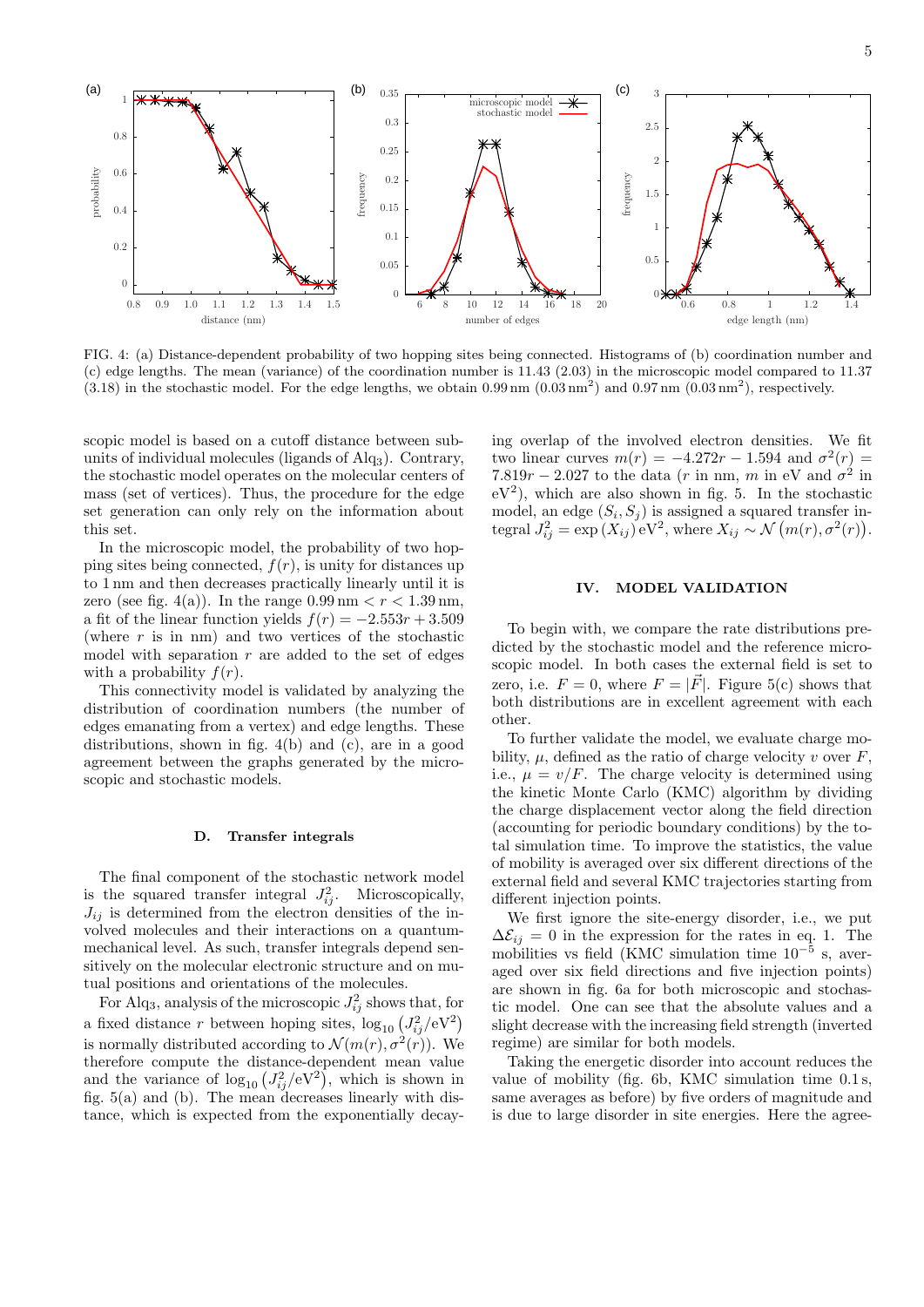

FIG. 5: Mean (a) and variance (b) of distributions of  $\log_{10} (J_{ij}^2/eV^2)$  as a function of distance between hopping sites. (c) Distributions of logarithmic transfer rates  $log_{10} (\omega_{ij} \cdot s)$ .



FIG. 6: Hole mobilities  $\mu$  as a function of applied field *F*, based on the microscopic (black) and stochastic (red) graph. (a) Results obtained without site-energy disorder, i.e.  $\Delta \mathcal{E}_{ij} = 0$ . (b) Poole-Frenkel plot. Errorbars for the stochastic model have been determined by averaging over three independent realizations. Since respective errors cannot be calculated for the microscopic model due to the computational cost of generating and evaluating independent snapshots, relative errors identical to the stochastic model have been assumed.

ment between absolute values is not perfect (there is ca a factor of five difference). The disagreement is in fact not a shortcoming of the stochastic model, but is due to finite size effects. Since the analyzed systems have relatively small number *N* of sites (4096 in this work) and the corresponding site energies are strongly correlated, the distributions of site energies predicted by both the stochastic and microscopic models have significant fluctuations from one realization to another, especially in systems with large energetic disorder. The simplest way of illustrating this is by calculating the energy of the transport level, that is the energy of a charge in equilibrium,  $\overline{\mathcal{E}}$ . Assuming that the system is ergodic and the detailed balance holds,  $\bar{\mathcal{E}}$  reads

$$
\bar{\mathcal{E}} = \sum_{n=1}^{N} \mathcal{E}_n \exp(-\mathcal{E}_n / k_{\text{B}} T). \tag{2}
$$

For the realizations of the stochastic model used for averaging,  $\bar{\mathcal{E}}/k_BT = (-25.09, -23.65, -28.21)$ , while for the microscopic model  $\bar{\mathcal{E}}/k_BT = -26.01$ . Higher energies of the transport level lead to significantly higher mobilities and, as discussed in Ref. 23, pronounced finite size effects (higher mobilities) when *mobilities* are averaged over several realizations of site energy distributions. To remedy the situation, one could either increase the size of the microscopic reference or pre-filter the stochastic relaizations to those with the same transport level (assuming ergodicity). It should also be mentioned that, according to the rate expression, eq. 1, the parametrization errors propagate into the expression for mobility exponentially. Hence, the achieved agreement is reasonable.

Both models predict the mobility increase with the *√* strength of the field  $F, \mu \sim \exp\left(\alpha \sqrt{F}\right)$ , which is due to correlated site energy disorder. The slope of this dependence, *α*, also known as a Poole-Frenkel slope, is similar for both methods, indicating that the spatial site energy correlations are properly accounted for by the stochastic model.

# **V. SUMMARY**

To summarize, we have developed a stochastic network model of the directed weighted graph used for microscopic charge transport simulations. The model, parametrized for a prototypical amorphous organic semiconductor, tris-(8-hydroxyquinoline)aluminum, showed a good agreement with the predictions of the microscopic approach: both the mobility-field dependence and distributions of the charge transfer rates were adequately re